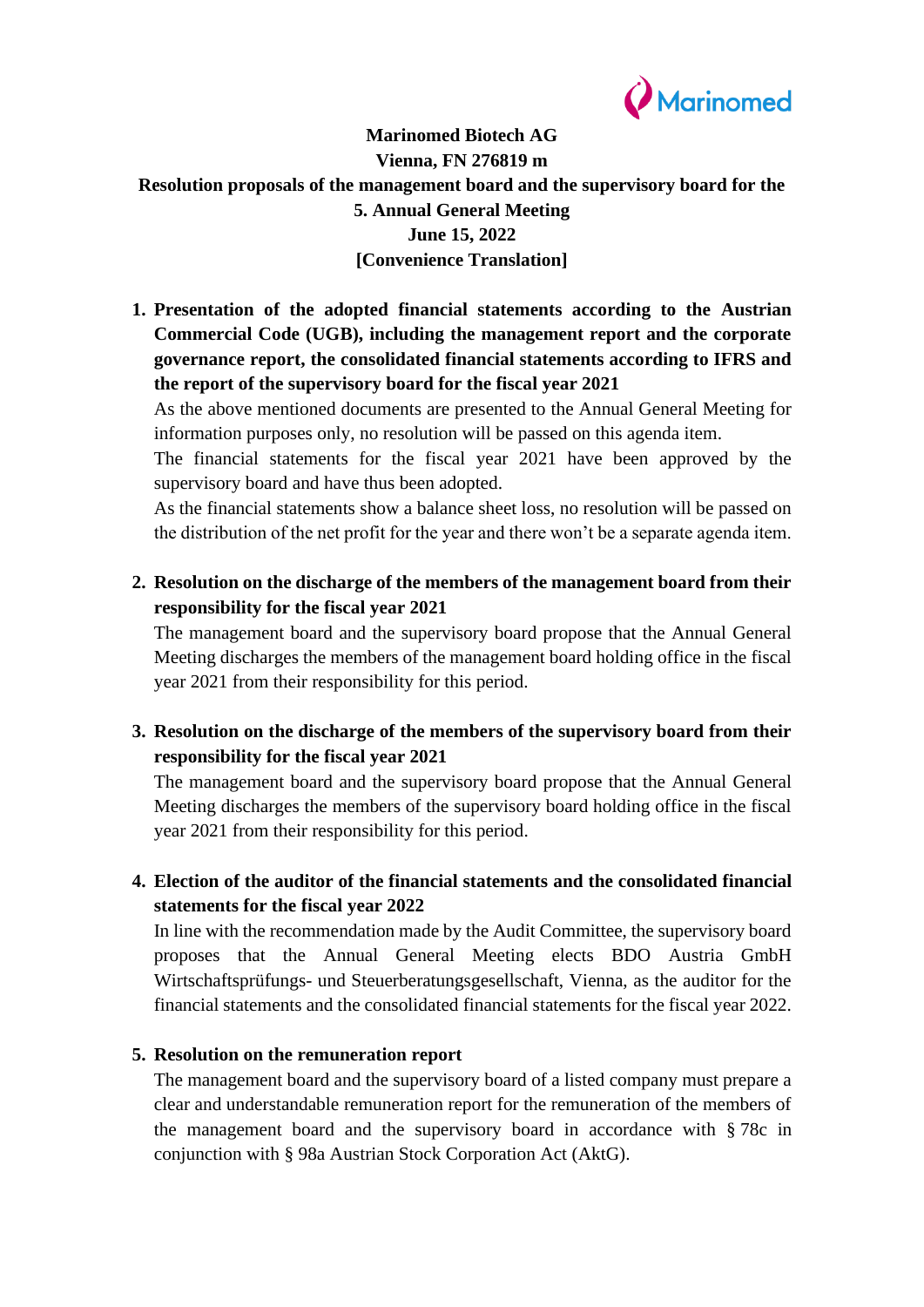This remuneration report has to offer a comprehensive overview of the remuneration granted or owed to the current and former members of the management board and the supervisory board in the course of the last financial year within the framework of the remuneration policy (§ 78a in conjunction with § 98a Austrian Stock Corporation Act (AktG)), including all benefits in any form.

The remuneration report for the last financial year must be submitted to the general meeting for voting. The vote is of a recommendatory nature. The resolution cannot be challenged (§ 78d (1) Austrian Stock Corporation Act (AktG)).

The management board and the supervisory board have to make a proposal for a resolution on the remuneration report in accordance with § 108 (1) Austrian Stock Corporation Act (AktG).

This resolution proposal by the management board and the supervisory board for the resolution on the remuneration report and the remuneration report must be made available on the website entered in the commercial register from the  $21<sup>st</sup>$  day before the general meeting in accordance with § 108 (4) no. 4 Austrian Stock Corporation Act (AktG).

The management board and the supervisory board of Marinomed Biotech AG have resolved a compensation report in accordance with § 78c in conjunction with § 98a Austrian Stock Corporation Act (AktG) and proposed a resolution in accordance with § 108 (1) Austrian Stock Corporation Act (AktG).

The remuneration report will be made available from May 25, 2022 ( $21<sup>st</sup>$  day before the AGM) on the Marinomed Biotech AG website at www.marinomed.com, which is entered in the commercial register.

The management board and the supervisory board propose to adopt the remuneration report for the 2021 financial year, as made available on the website shown in the commercial register.

**6. Resolution on the change of the conditional capital of the company according to § 159 para. 2 (3) Austrian Stock Corporation Act (AktG) according to the resolution of the Annual General Meeting of September 17, 2020, whereby this conditional capital may also be used to settle stock options under the Stock Option Plan 2022, which are granted to the members of the Management Board and other employees of the company, as well as the corresponding amendment of the articles of association in Article 5 (share capital) para 8**

By resolution of the Annual General Meeting on September 17, 2020, the share capital of the company was increased by up to EUR 54,000 in accordance with § 159 para. 2 (3) Austrian Stock Corporation Act (AktG) by issuing up to 54,000 no-par value bearer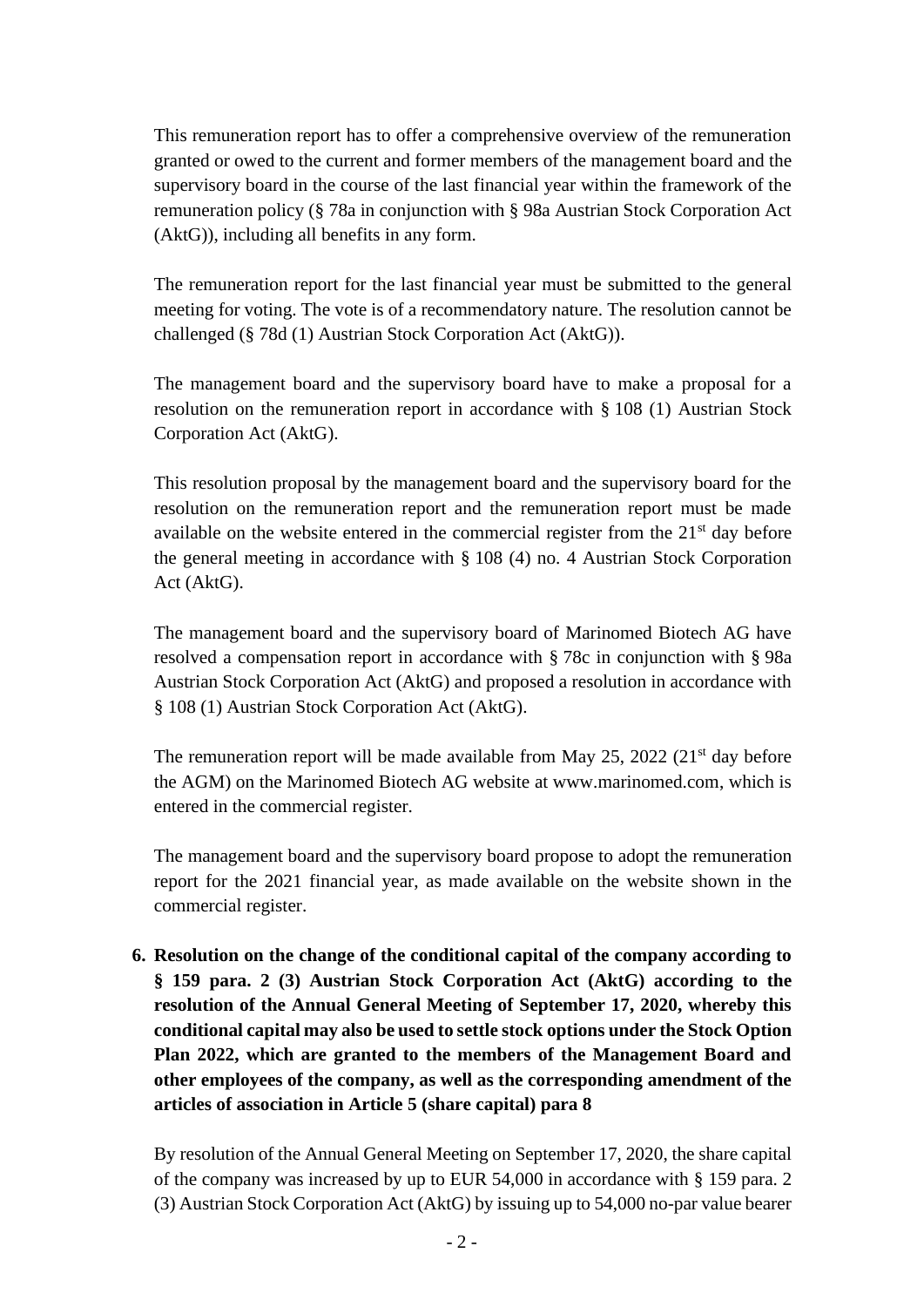shares to service stock options for members of the Management Board and other employees of the company granted under the Stock Option Plan 2020 is conditionally increased ("**Conditional Capital 2020**"). So far, no stock options have been granted or subscription shares issued on the basis of the Stock Option Plan 2020.

A new Stock Option Plan 2022 shall now be introduced in addition to the existing Stock Option Plan 2020. In order to also be able to use the existing conditional capital to service the newly introduced Stock Option Plan 2022, the Executive Board proposes changing the purpose of the Conditional Capital 2020 to the extent that the Conditional Capital 2020 can also be used to service stock options that will be granted to members of the Management Board and to other employees of the Company under the Stock Option Plan 2022.

The Management Board expressly and irrevocably confirms that there are no beneficiaries of the Conditional Capital 2020 resolved to service the Stock Option Plan 2020 and that the Conditional Capital 2020 has not yet been exercised and cannot be utilized in accordance with Section 159 para. 2 (3) Austrian Stock Corporation Act (AktG) and Article 5 para. 8 of the articles of association. Therefore, the amendment of the purpose of the conditional capital 2020 cannot render the implementation of existing conversion or subscription rights more difficult as there are no beneficiaries yet. Consequently, the Conditional Capital 2020 may be changed by means of a resolution amending the articles of association without violating Section 159 para. 6 Austrian Stock Corporation Act (AktG), because this does not conflict with the protection of beneficiaries.

The management board and the supervisory board therefore propose that the Annual General Meeting resolve the following:

## *Resolution on*

- *a) the change to the existing Conditional Capital 2020 in a way that the Conditional Capital 2020 can also be used to service stock options granted to members of the Management Board and other employees of the company under the Stock Option Plan 2022;*
- *b) the corresponding amendment of the articles of association in § 5 paragraph 8, so that this provision reads as follows:*

## *"Article 5 share capital*

*(8) "The share capital of the company is conditionally increased in accordance with Section 159 para. 2 (3) of the Austrian Stock Corporation Act (AktG) by up to EUR 54,000 (fifty-four thousand euros) through the issue of up to 54,000 (fifty-four thousand) no-par value bearer shares (ordinary shares) ("Conditional Capital 2020"). The purpose of the Conditional Capital 2020 is to service stock options granted to*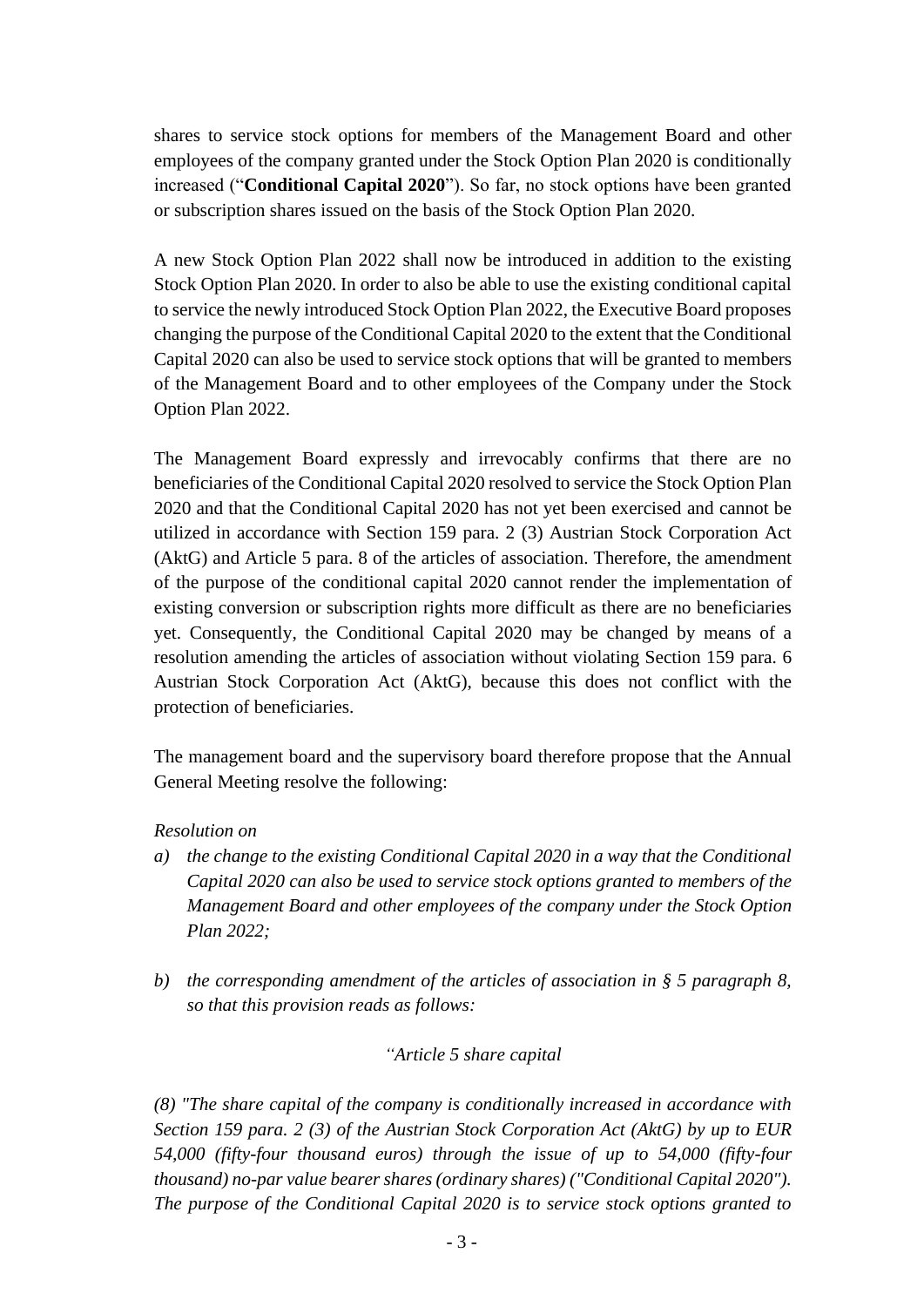*members of the Management Board and other employees of the company under the Stock Option Plan 2020 or the Stock Option Plan 2022. The exercise price, i.e. the price that the option beneficiaries have to pay to the company when exercising options, is to be determined in accordance with the conditions of the Stock Option Plan 2020 and the Stock Option Plan 2022, whereby the issue price cannot be lower than the proportionate amount of the share capital. In accordance with Section 145 of the Austrian Stock Corporation Act (AktG), the Supervisory Board is authorized to resolve changes to the articles of association that result from the issue of shares from the Conditional Capital 2020."*

#### **7. Wahlen in den Aufsichtsrat**

In accordance with Article 11 para. 1 of the articles of association of Marinomed Biotech AG, the supervisory board consists of at least three and a maximum of six members elected by the Annual General Meeting.

After the last election by the Annual General Meeting, the supervisory board initially consisted of five members and after the resignation of Mag. Karl Lankmayr in October 2020 of four members elected by the Annual General Meeting.

Two more members are to be elected to the supervisory board at the forthcoming Annual General Meeting.

The company's supervisory board currently consists of four capital representatives, meaning that Marinomed Biotech AG is not subject to the scope of Section 86 para. 7 Austrian Stock Corporation Act (AktG) (gender quota).

Irrespective of this, the company has already met the minimum quota pursuant to Section 86 para. 7 Austrian Stock Corporation Act (AktG), as the supervisory board, which consists of four members, has two women and two men.

The supervisory board proposes to elect Dr. Elisabeth Lackner and Dr. Ulrich Kinzel to the supervisory board with effect from the end of this Annual General Meeting in accordance with Article 11 para. 2 of the articles of association and Section 87 para. 7 Austrian Stock Corporation Act (AktG) until the end of the Annual General Meeting that resolves on the discharge for the 2026 financial year.

It is planned to vote separately on each position to be filled (two positions) in the coming Annual General Meeting.

Each proposed person has submitted a declaration in accordance with Section 87 para. 2 Austrian Stock Corporation Act (AktG), which is also available on the company's website, and in particular declares that

- 1. all circumstances in connection with Section 87 para. 2 Austrian Stock Corporation Act (AktG) have been disclosed and, according to the assessment of the nominee, there are no circumstances that could give cause for concern about his/her bias,
- 2. the nominee has not been legally sentenced to any criminal act, in particular not to any such as would call into question his/her professional reliability pursuant to Section 87 para. 2a sentence 3 Austrian Stock Corporation Act (AktG), and
- 3. there are no obstacles to the appointment within the meaning of Section 86 para. 2 and para. 4 Austrian Stock Corporation Act (AktG).